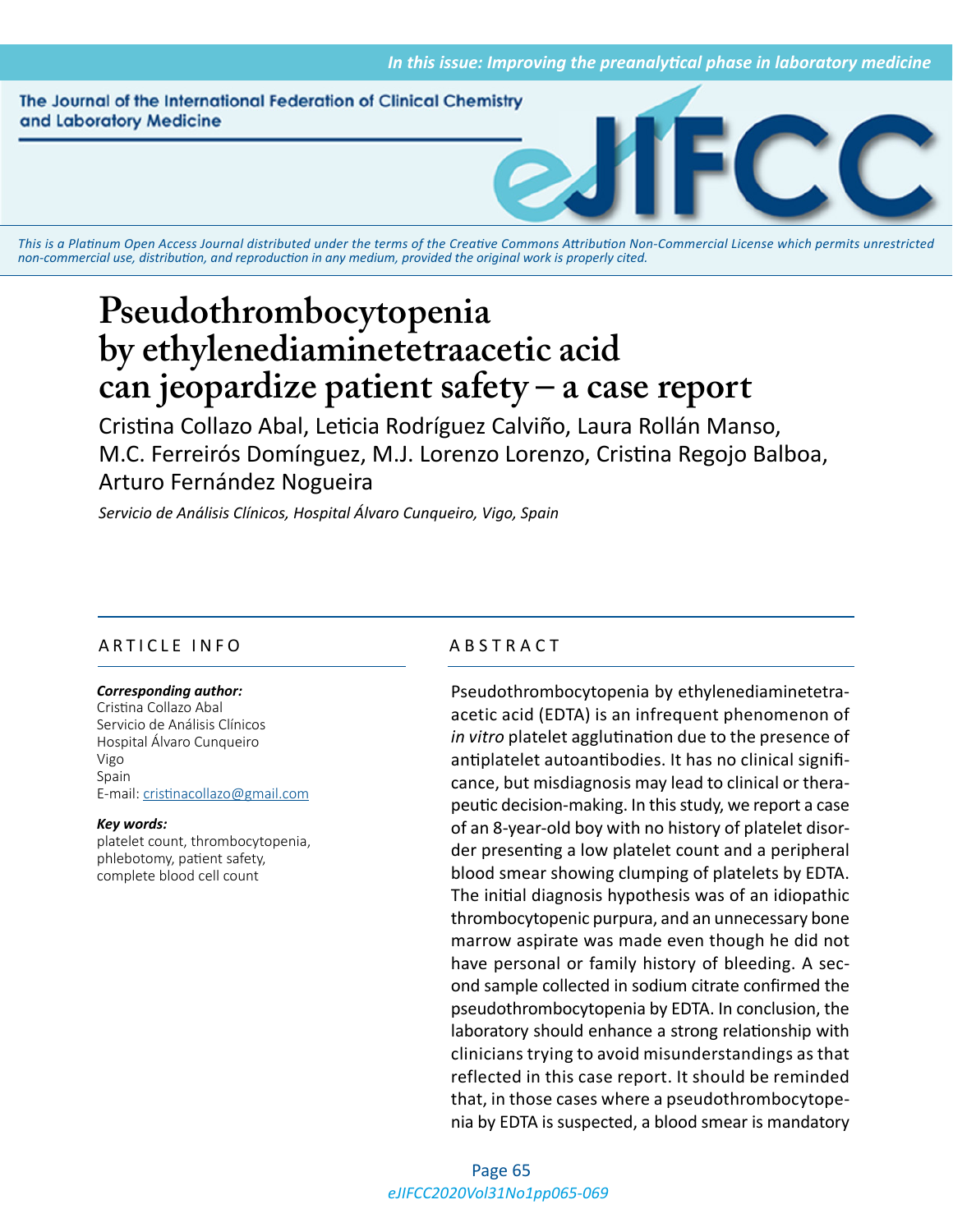to confirm platelet clumps and blood must be tested anticoagulated with another anticoagulant (i.e., sodium citrate or heparin).

# \*\*\*\*\*

# **INTRODUCTION**

Several preanalytical factors could impact platelets evaluation and jeopardize patient safety (1). Therefore, laboratory professional should guarantee preanalytical procedures to avoid the following source of platelets variability:

- improperly fasting time (2,3)
- improperly tourniquet application time (4,5)
- unstandardized patient posture (6)
- improper order of evacuated tubes (7,8)
- improper blood venous sampling (9)

According to the World Health Organization (WHO), patient safety is the absence of preventable harm to a patient during the process of health care and reduction of risk of unnecessary harm associated with health care to an acceptable minimum (7). The work in healthcare services should focus in the culture of patient safety, understanding that the problem is often a succession of several oversights or errors, from which we can learn and implement solutions to prevent them in the future.

Ethylenediaminetetraacetic acid (EDTA) is a calcium chelator (10), widely used as an anticoagulant for a complete blood count test because it generally does not distort blood cells. The term pseudothrombocytopenia by EDTA define a low platelet count in patients without any bleeding tendency, and platelet distribution curve that indicates platelet aggregation (11). Moreover, the patient should present a normal platelet count if a different anticoagulant is used (12). The aim of this report is to show that a pseudothrombocytopenia by EDTA can jeopardize the patient safety.

# **CLINICAL-DIAGNOSTIC CASE**

An 8-year-old boy was referred to paediatric onco-haematology for presenting a two-year evolution thrombocytopenia with a platelet count below 20x103 /µL (Reference Interval: 130- $400x10<sup>3</sup>/\mu$ L) with normal values of white blood cells (WBC) and haemoglobin (Hb) (Table 1). He did not have a significant past medical history, besides his familial hypercholesterolemia, and his clinical examination was unremarkable.

The initial diagnosis hypothesis was of an idiopathic thrombocytopenic purpura even though he did not have personal or family history of bleeding. A bone marrow aspirate was made, with no significant anomalies in the sample obtained. It was described as a normocellular marrow, showing trilinear haematopoiesis, with a preserved myeloid/erythroid ratio and a megakaryocytic series without significative dysmorphias. At that moment the clinician realized that there was a commentary on the platelet count remarking the presence of plentiful platelet clumps in all the previous laboratory reports. The complete blood count was repeated in the emergency laboratory. The platelet count was of  $16x10<sup>3</sup>/$ µL together with a platelet clumps alarm in the automated cell counter (Advia 2120, Siemens Medical Solutions Diagnostics, Los Ángeles, CA, USA), without alterations in the other two haematological series (Table 1). Given this result, a peripheral blood smear was made, and multiple platelet clumps were observed (Figure 1). This was remarked in the laboratory report and a new sample was collected using an evacuated tube with 3.2% sodium citrate, as anticoagulant additive (BD Vacutainer). The platelet count in this sample was normal (Table 1) and this result was discussed with the clinician. Physicians decide to perform a new blood collection with both anticoagulants 14 days after these results to confirm the pseudothrombocytopenia by EDTA (Table 1).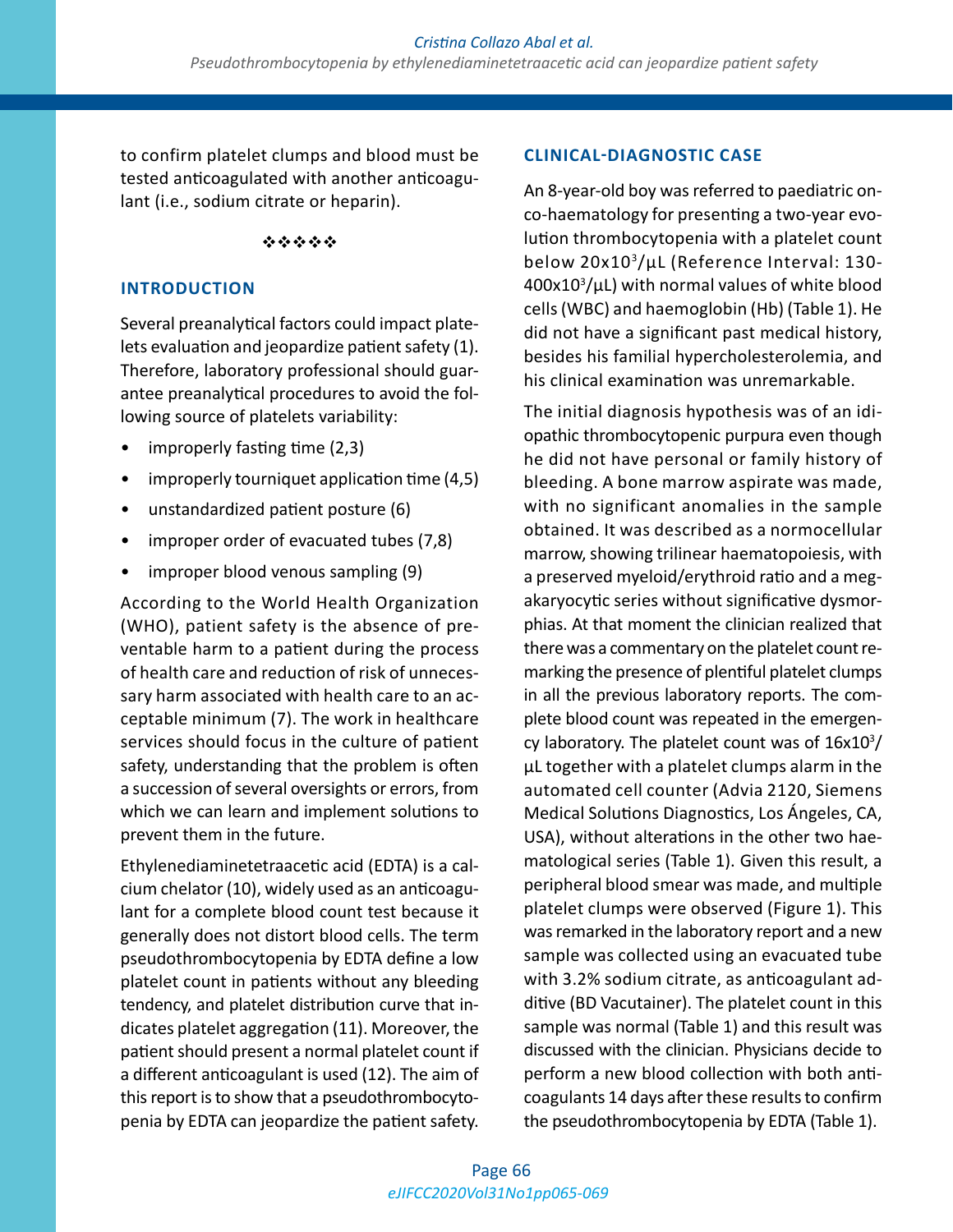|                  | Table 1                                        | Laboratory results |                                |      |      |                                                        |      |                                                                                                                           |                          |        |      |                                             |              |
|------------------|------------------------------------------------|--------------------|--------------------------------|------|------|--------------------------------------------------------|------|---------------------------------------------------------------------------------------------------------------------------|--------------------------|--------|------|---------------------------------------------|--------------|
|                  | Laboratory test   Antico-   Platelet<br>(unit) |                    | agulant (x10 <sup>3</sup> /µL) |      |      | (X103/µL) (X103/µL)<br>politic (711/80 kV) (711/80 kV) |      | WBC Neutrofil Lympho- Mono- Eosinophil Basophil Hb   RBC   Hct MCV<br>  (%)    (7h/%DLX)    (7h/%DLX)    (7h/%DLX)    940 |                          |        |      |                                             | $\vert$ (fL) |
| $\frac{3\pi}{4}$ | October 4 <sup>th</sup>                        | EDTA               | 20                             | 8.70 | 4.69 | 3.00                                                   | 0.62 | 0.34                                                                                                                      | 0.05                     | $13.9$ | 4.61 | 38.1                                        | 82.6         |
|                  | 2 <sup>nd</sup> November 6 <sup>th</sup>       | EDTA               | $\frac{6}{1}$                  | 6.15 | 2.25 | 2.00                                                   | 1.49 | 0.20                                                                                                                      | 0.04                     | 13.5   | 4.54 | $\begin{array}{c} 38.3 \\ 38.3 \end{array}$ | 84.4         |
|                  | 2 <sup>nd</sup> November 6 <sup>th</sup>       | citrate<br>δ<br>Μ  | 160                            |      |      |                                                        |      | $\frac{4}{2}$                                                                                                             |                          |        |      |                                             |              |
|                  | 3rd November 20th                              | EDTA               | ഥ                              | 7.94 | 3.69 | 3.14                                                   | 0.56 | 0.23                                                                                                                      | $\overline{\phantom{0}}$ | $13.1$ | 4.58 | 38.3                                        | 83.6         |
|                  | 3rd November 20th                              | citrate<br>Θ<br>Σ  | 198                            |      |      |                                                        |      | $\frac{4}{2}$                                                                                                             |                          |        |      |                                             |              |

# **DISCUSSION**

EDTA-dependent pseudothrombocytopenia is an infrequent phenomenon of *in vitro* platelet agglutination due to the presence of antiplatelet autoantibodies (13,14); its incidence has been reported to be between 0.10 and 0.29% (15). As described in our case the agglutination *in vitro* results in a decrease in platelet count, typically below 100x10<sup>3</sup>/µL with the presence of a "platelet aggregation" alert flag from the analyser (16), the peripheral blood smear must be observed in order to confirm the presence of platelet clumps (17). In addition, a new blood sample from the same patient using sodium citrate as anticoagulant is the most suitable sample for the platelet count (18). The laboratory professional has the responsibility of detecting these false thrombocytopenias and notifying this information in the laboratory report (19). Likewise, the clinician should consider this condition in order to avoid unnecessary diagnostic tests and therapeutic interventions with the aim of preserving patient safety. Therefore, we would like to highlight the following learning points from this case report:

- The spurious low platelet count must be reported together with a commentary on the presence of platelet clumps that underestimate the real count.
- The clinical laboratory has an essential role over patient safety, but more efforts are required to prevent inappropriate clinical or therapeutic decision-making.

In conclusion, the laboratory should enhance a strong relationship with clinicians trying to avoid misunderstandings as that reflected in this case report. It should be reminded that, in those cases where a pseudothrombocytopenia by EDTA is suspected, a blood smear is mandatory to confirm platelet clumps and blood must be tested anticoagulated with other anticoagulant (i.e., sodium citrate or heparin).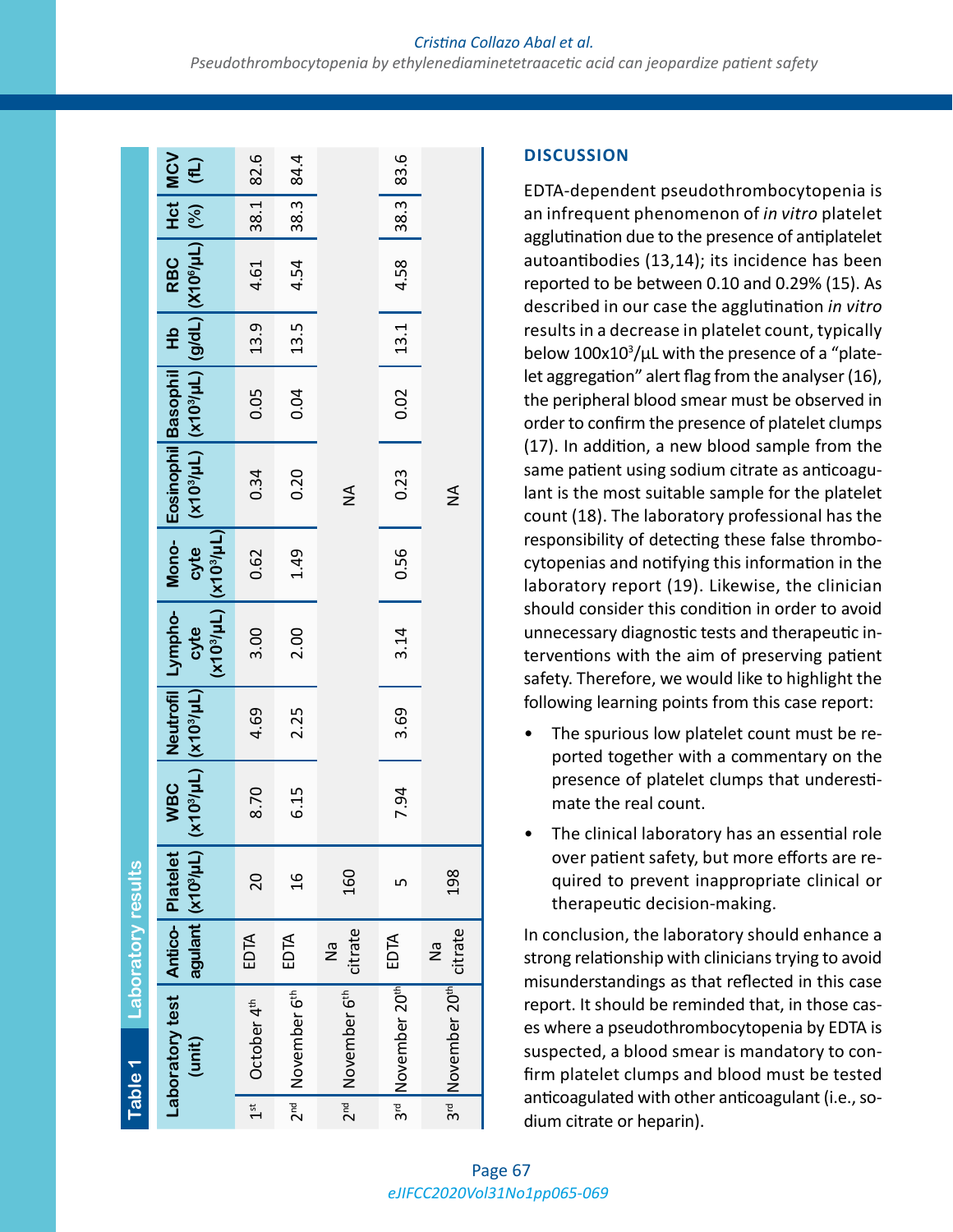# *Cristina Collazo Abal et al.*

*Pseudothrombocytopenia by ethylenediaminetetraacetic acid can jeopardize patient safety*

**Figure 1 Peripheral blood smear from blood sample collected with EDTA (May-Grünwald-Giemsa stained) observed in optical microscopy**



*Note: Arrows indicate platelet clumps at 400X (A) and at 1000X magnification (B).*

# *Disclosures and contributions*

Cristina Collazo Abal is the main responsible for the study conception design, intellectual content and drafting of this paper. All other authors confirmed they have contributed significantly to the analysis and interpretation of data, revising, and approva the article. Al authors dec are no  $\frac{603-608}{5 \text{ km s}}$ conflicts of interest.

# \*\*\*\*\*

# **REFERENCES**

1. Lima-Oliveira G, Volanski W, Lippi G, Picheth G and Guidi GC. Pre-analytical phase management: a review of the procedures from patient preparation to laboratory analysis. Scand J Clin Lab Invest 2017;77:153–163.

2. Arredondo ME, Aranda E, Astorga R, Brennan-Bourdon LM, Campelo MD, Flores S, Medel C, Manríquez I, Ochoa P, Varela B, Salinas CV and Lima-Oliveira G. Breakfast can Affect Routine Hematology and Coagulation Laboratory Testing: An Evaluation on Behalf of COLABIOCLI WG-PRE-LATAM. TH Open 2019;03:e367–376.

Disclosures and contributions and contributions and the state of the Simundic AM, Salvagno GL, Aqu no JL and Li<br>
and Climing C. To qualification time were sightly been been ma-Oliveira G. To avoid fasting time, more risk than benefits. Clin Chem Lab Med 2015;53:e261–264.

> eption design, intellectual con-<br>g of this paper. All other authors and Calati A Disbath Gead Guidi CG Veneus stained whole Gelati M, Picheth G and Guidi GC. Venous stasis and whole blood platelet aggregometry: A question of data reliability and patient safety. Blood Coagul Fibrinolysis 2015;26: 665–668

> > 5. Lima-Oliveira G, Lippi G, Salvagno GL, Montagnana M, Scartezini M, Guidi GC and Picheth G. Transillumination: A new tool to eliminate the impact of venous stasis during the procedure for the collection of diagnostic blood specimens for routine haematological testing. Int J Lab Hematol 2011; 33:457–462.

> > 6. Lima-Oliveira G, Guidi GC, Salvagno GL, Danese E, Montagnana M and Lippi G. Patient posture for blood collection by venipuncture: recall for standardization after 28 years. Rev Bras Hematol Hemoter 2017;39:127–132.

> > 7. Lima-Oliveira G, Lippi G, Salvagno GL, Montagnana M, Poli G, Solero G Pietro, Picheth G and Guidi GC. K 3 EDTA Vacuum Tubes Validation for Routine Hematological Testing. ISRN Hematol 2012;2012:875357.

> > 8. Lima-Oliveira G, Lippi G, Salvagno GL, Montagnana M, Poli G, Solero GP, Picheth G and Guidi GC. Brand of dipotassium